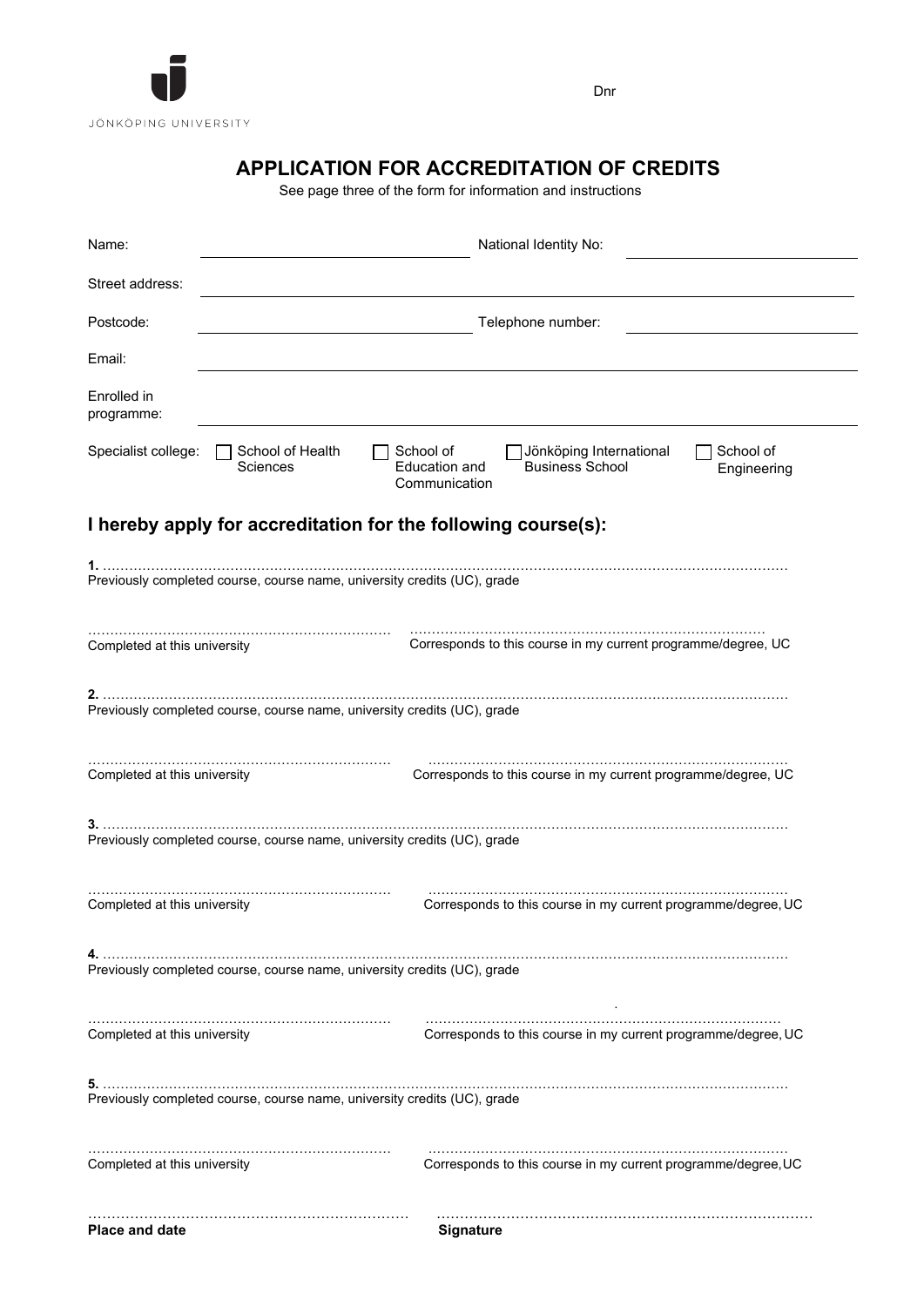# **To be filled out by the specialist college**

The person responsible for the course or degree programme will decide whether the course is essentially equivalent to a course included in a degree programme at the specialist college.

| Course | Assessment    |           | Responsible for course or degree programme |
|--------|---------------|-----------|--------------------------------------------|
| 1.     | $\bigcap$ Yes | $\neg$ No |                                            |
| 2.     | $\bigcap$ Yes | ∩No       |                                            |
| 3.     | $\bigcap$ Yes | ∩No       |                                            |
| 4.     | $\bigcap$ Yes | $\Box$ No |                                            |
| 5.     | $\exists$ Yes | ∏No       |                                            |

| <b>Decision</b>             |          |                             |           |  |  |  |  |
|-----------------------------|----------|-----------------------------|-----------|--|--|--|--|
| Course                      | Approved | Denied                      |           |  |  |  |  |
| $\mathbf 1$ .               |          | Explanatory                 | statement |  |  |  |  |
| 2.                          |          | Explanatory                 | statement |  |  |  |  |
| 3.                          |          | Explanatory<br>$\mathbf{I}$ | statement |  |  |  |  |
| 4.                          |          | Explanatory                 | statement |  |  |  |  |
| 5.                          |          | Explanatory                 | statement |  |  |  |  |
|                             |          |                             |           |  |  |  |  |
| Place and date              |          |                             |           |  |  |  |  |
|                             |          |                             |           |  |  |  |  |
| Signature of decision maker |          |                             |           |  |  |  |  |

## The application should be sent to Distribution of the decision Date/signature

**Registrar** Specialist college (state the relevant specialist college) Box 1026 551 11 Jönköping

The person responsible for the course/degree programme concerned The Ladok administrator The student The registrar